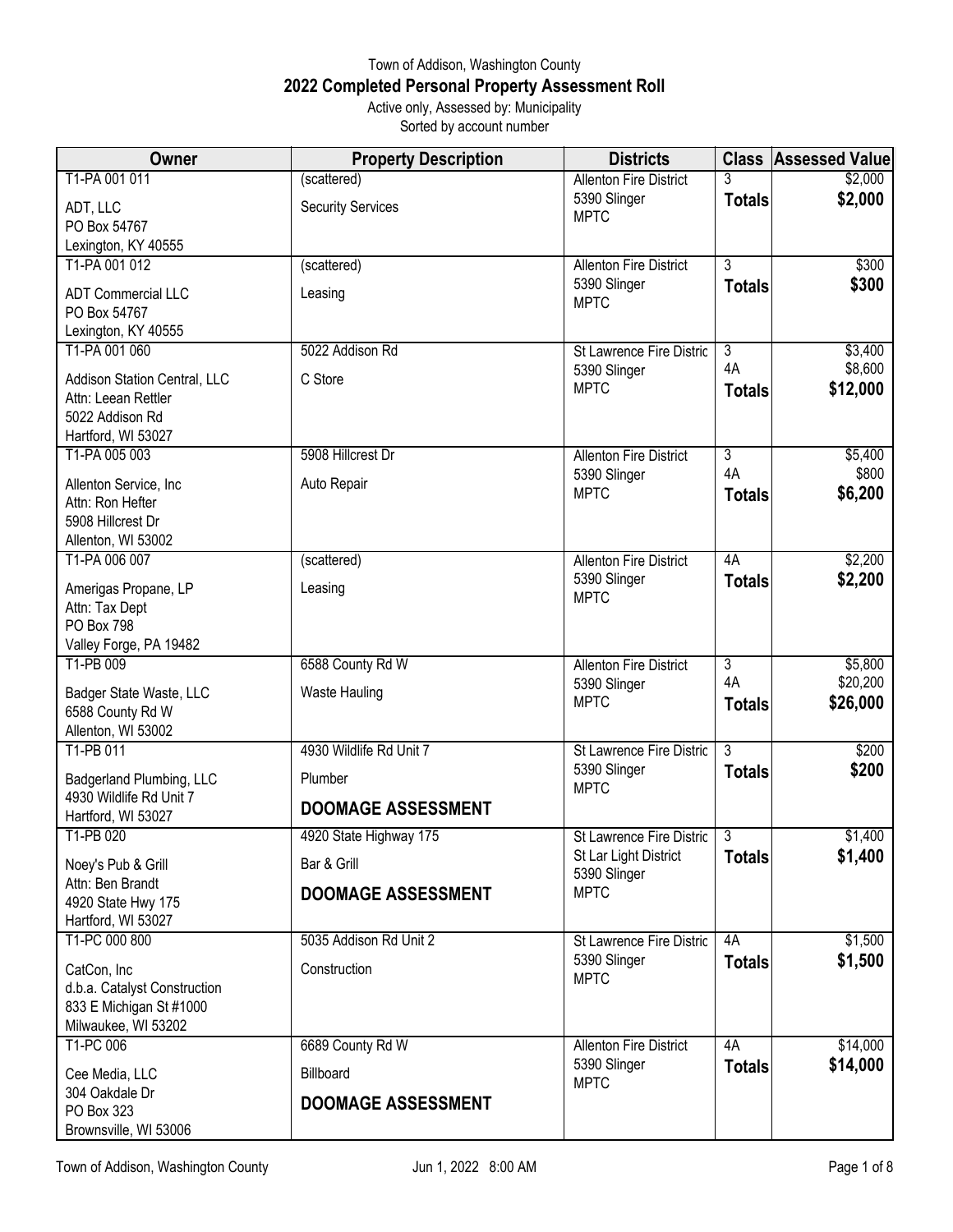| Owner                                                                                               | <b>Property Description</b>         | <b>Districts</b>                                                                      | <b>Class</b>        | <b>Assessed Value</b> |
|-----------------------------------------------------------------------------------------------------|-------------------------------------|---------------------------------------------------------------------------------------|---------------------|-----------------------|
| T1-PC 010                                                                                           | 5763 County Rd W                    | <b>Allenton Fire District</b>                                                         |                     | \$200                 |
| <b>Chariot Sales</b><br>Attn: Neil Achatz                                                           | Auto Repair                         | 5390 Slinger<br><b>MPTC</b>                                                           | <b>Totals</b>       | \$200                 |
| N53 W17958 Ridgeline Trl<br>Menomonee Falls, WI 53051-7875                                          |                                     |                                                                                       |                     |                       |
| T1-PD 003 900                                                                                       | (scattered)                         | <b>Allenton Fire District</b>                                                         | $\overline{3}$      | \$7,200               |
| DirecTV, LLC<br>Attn: Kroll, LLC<br>PO Box 2789<br>Addison, TX 75001                                | Satellite TV                        | 5390 Slinger<br><b>MPTC</b>                                                           | <b>Totals</b>       | \$7,200               |
| T1-PE 015                                                                                           | (scattered)                         | <b>Allenton Fire District</b>                                                         | 4A                  | \$3,900               |
| <b>DISH Network, LLC</b><br>PO Box 6623<br>Englewood, CO 80155                                      | Satellite TV                        | 5390 Slinger<br><b>MPTC</b>                                                           | <b>Totals</b>       | \$3,900               |
| T1-PE 019                                                                                           | 4925 Krebs Dr                       | St Lawrence Fire Distric                                                              | $\overline{3}$      | \$5,200               |
| Electroheat, LLC<br>Attn: John & Sue Anne Krebs<br>4925 Krebs Dr<br>Hartford, WI 53027              | Retail                              | 5390 Slinger<br><b>MPTC</b>                                                           | 4A<br><b>Totals</b> | \$200<br>\$5,400      |
| T1-PE 020                                                                                           | 537 Main St                         | <b>Allenton Sanitary Distric</b>                                                      | $\overline{3}$      | \$4,700               |
| Sedgwicks Automotive Repairs, LLC<br>N88 W15164 Cleveland Ave<br>Menomonee Falls, WI 53040          | Auto Repair                         | <b>Allenton Fire District</b><br>St Lar Light District<br>5390 Slinger<br><b>MPTC</b> | <b>Totals</b>       | \$4,700               |
| T1-PF 000 150                                                                                       | 6868 Spruce Ct                      | <b>Allenton Fire District</b>                                                         | $\overline{3}$      | \$30,100              |
| Farmers Grain & Feed, LLC<br>Attn: Timothy Kreilkamp<br><b>PO Box 428</b><br>Allenton, WI 53002     | Feed Mill                           | 5390 Slinger<br><b>MPTC</b>                                                           | 4A<br><b>Totals</b> | \$900<br>\$31,000     |
| T1-PF 000 200                                                                                       | 525 Railroad St                     | <b>Allenton Sanitary Distric</b>                                                      | $\overline{3}$      | \$31,500              |
| Farmers Implement, LLC<br>Attn: Timothy Kreilkamp<br>PO Box 98<br>Allenton, WI 53002                | Implement Dealership                | <b>Allenton Fire District</b><br>St Lar Light District<br>5390 Slinger<br><b>MPTC</b> | 4A<br><b>Totals</b> | \$1,000<br>\$32,500   |
| T1-PF 002 015                                                                                       | (scattered)                         | St Lawrence Fire Distric                                                              | 4A                  | \$334,000             |
| Flint Hills Resources, LP, LLC<br>PO Box 3755<br>Wichita, KS 67201-3755                             | Natural Gas Supplier                | 5390 Slinger<br><b>MPTC</b>                                                           | <b>Totals</b>       | \$334,000             |
| T1-PG 002                                                                                           | 6693 Ohio Rd                        | <b>Allenton Fire District</b>                                                         | $\overline{3}$      | \$5,100               |
| Gamroth Landscaping and Grading, Inc<br>Attn: Richard Gamroth<br>6693 Ohio Rd<br>Allenton, WI 53002 | Landscaping                         | 5390 Slinger<br><b>MPTC</b>                                                           | 4A<br><b>Totals</b> | \$100<br>\$5,200      |
| T1-PG 003 005                                                                                       | 5618 County Rd K                    | St Lawrence Fire Distric                                                              | $\overline{3}$      | \$700                 |
| Gehring's Meat Market, Inc<br>Attn: Charles Gehring                                                 | Retail<br><b>DOOMAGE ASSESSMENT</b> | 5390 Slinger<br><b>MPTC</b>                                                           | 4A<br><b>Totals</b> | \$4,800<br>\$5,500    |
| 5618 County Rd K<br>Hartford, WI 53027                                                              |                                     |                                                                                       |                     |                       |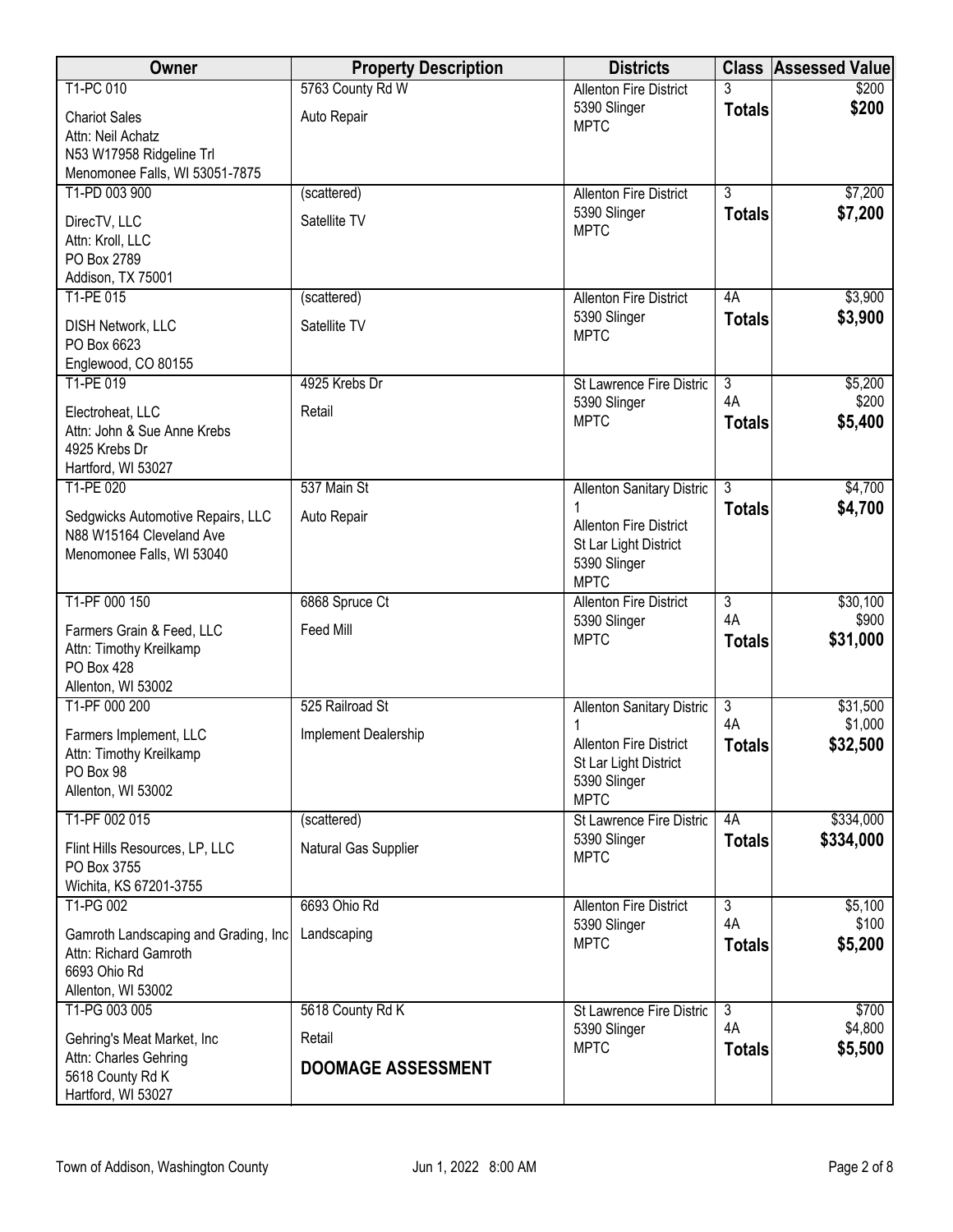| Owner                                         | <b>Property Description</b> | <b>Districts</b>                                     | <b>Class</b>              | <b>Assessed Value</b> |
|-----------------------------------------------|-----------------------------|------------------------------------------------------|---------------------------|-----------------------|
| T1-PG 004 140                                 | 6510 Aurora Rd Unit A       | <b>Allenton Fire District</b>                        | 3                         | \$3,700               |
| Graff Masonry, Inc                            | Contractor                  | 5390 Slinger<br><b>MPTC</b>                          | <b>Totals</b>             | \$3,700               |
| Attn: Chad Graff                              |                             |                                                      |                           |                       |
| 6510 Aurora Rd Unit A<br>West Bend, WI 53090  |                             |                                                      |                           |                       |
| T1-PG 004 150                                 | (scattered)                 | <b>Allenton Fire District</b>                        | $\overline{3}$            | \$2,200               |
| Grayhawk Leasing, LLC                         | Leasing                     | 5390 Slinger                                         | <b>Totals</b>             | \$2,200               |
| 1412 Main St Ste 1500                         |                             | <b>MPTC</b>                                          |                           |                       |
| Dallas, TX 75202                              |                             |                                                      |                           |                       |
| T1-PG 004 200                                 | 6936 County Rd W            | <b>Allenton Fire District</b>                        | $\overline{3}$            | \$500                 |
| Great Lakes Coca-Cola Distribution, LLO       | Wholesale                   | 5390 Slinger<br><b>MPTC</b>                          | <b>Totals</b>             | \$500                 |
| 6250 N River Rd<br>Ste 9000                   |                             |                                                      |                           |                       |
| Rosemont, IL 60018                            |                             |                                                      |                           |                       |
| T1-PH 001 005                                 | 6093 Wildlife Rd            | <b>Allenton Fire District</b>                        | 3                         | \$2,500               |
| Hair Design                                   | Salon                       | 5390 Slinger                                         | <b>Totals</b>             | \$2,500               |
| Attn: Beverly Digmann                         | <b>DOOMAGE ASSESSMENT</b>   | <b>MPTC</b>                                          |                           |                       |
| 6093 Wildlife Rd                              |                             |                                                      |                           |                       |
| Allenton, WI 53002<br>T1-PH 001 500           | 6525 Townline Rd            | <b>Allenton Fire District</b>                        | 4A                        | \$6,100               |
|                                               |                             | 5390 Slinger                                         | <b>Totals</b>             | \$6,100               |
| Helena Chemical Company<br>225 Schilling Blvd | Ag Equipment & Services     | <b>MPTC</b>                                          |                           |                       |
| Ste 300                                       |                             |                                                      |                           |                       |
| Collierville, TN 38017                        |                             |                                                      |                           |                       |
| T1-PH 001 600                                 | 5700 County Rd K            | St Lawrence Fire Distric                             | $\overline{3}$<br>4A      | \$1,400<br>\$500      |
| HIS Comp, LLC                                 | Roofing Contractor          | 5390 Slinger<br><b>MPTC</b>                          | <b>Totals</b>             | \$1,900               |
| 5700 County Rd K<br>Hartford, WI 53027        |                             |                                                      |                           |                       |
| T1-PH 002                                     | 608 Church St               | <b>Allenton Sanitary Distric</b>                     | $\overline{\overline{3}}$ | \$53,000              |
| Allenton Family Dentistry, Inc                | Dentist                     |                                                      | 4A                        | \$500                 |
| Attn: Kolber Matos                            |                             | <b>Allenton Fire District</b>                        | <b>Totals</b>             | \$53,500              |
| 608 Church St                                 |                             | St Lar Light District<br>5390 Slinger                |                           |                       |
| Allenton, WI 53002                            |                             | <b>MPTC</b>                                          |                           |                       |
| T1-PH 003                                     | 6510 Aurora Rd Unit B       | <b>Allenton Fire District</b>                        | $\overline{3}$            | \$1,900               |
| Quadient Leasing USA, Inc, LLC                | Leasing                     | 5390 Slinger<br><b>MPTC</b>                          | <b>Totals</b>             | \$1,900               |
| Attn: Tax Dept                                |                             |                                                      |                           |                       |
| 478 Wheelers Farms Rd<br>Milford, CT 06461    |                             |                                                      |                           |                       |
| T1-PH 006 100                                 |                             | <b>Allenton Fire District</b>                        | 4A                        | \$1,300               |
| Hayes, William M                              | Holy Hill Billboard         | 5390 Slinger                                         | <b>Totals</b>             | \$1,300               |
| Attn: William M Hayes                         |                             | <b>MPTC</b>                                          |                           |                       |
| 910 W Decorah Rd                              |                             |                                                      |                           |                       |
| West Bend, WI 53095<br>T1-PH 015              | Main St                     |                                                      | 4A                        | \$3,300               |
|                                               |                             | <b>Allenton Sanitary Distric</b>                     | <b>Totals</b>             | \$3,300               |
| Husar, Inc<br>PO Box 207                      | <b>Outdoor Advertising</b>  | <b>Allenton Fire District</b>                        |                           |                       |
| West Bend, WI 53095                           | <b>DOOMAGE ASSESSMENT</b>   | St Lar Light District<br>5390 Slinger<br><b>MPTC</b> |                           |                       |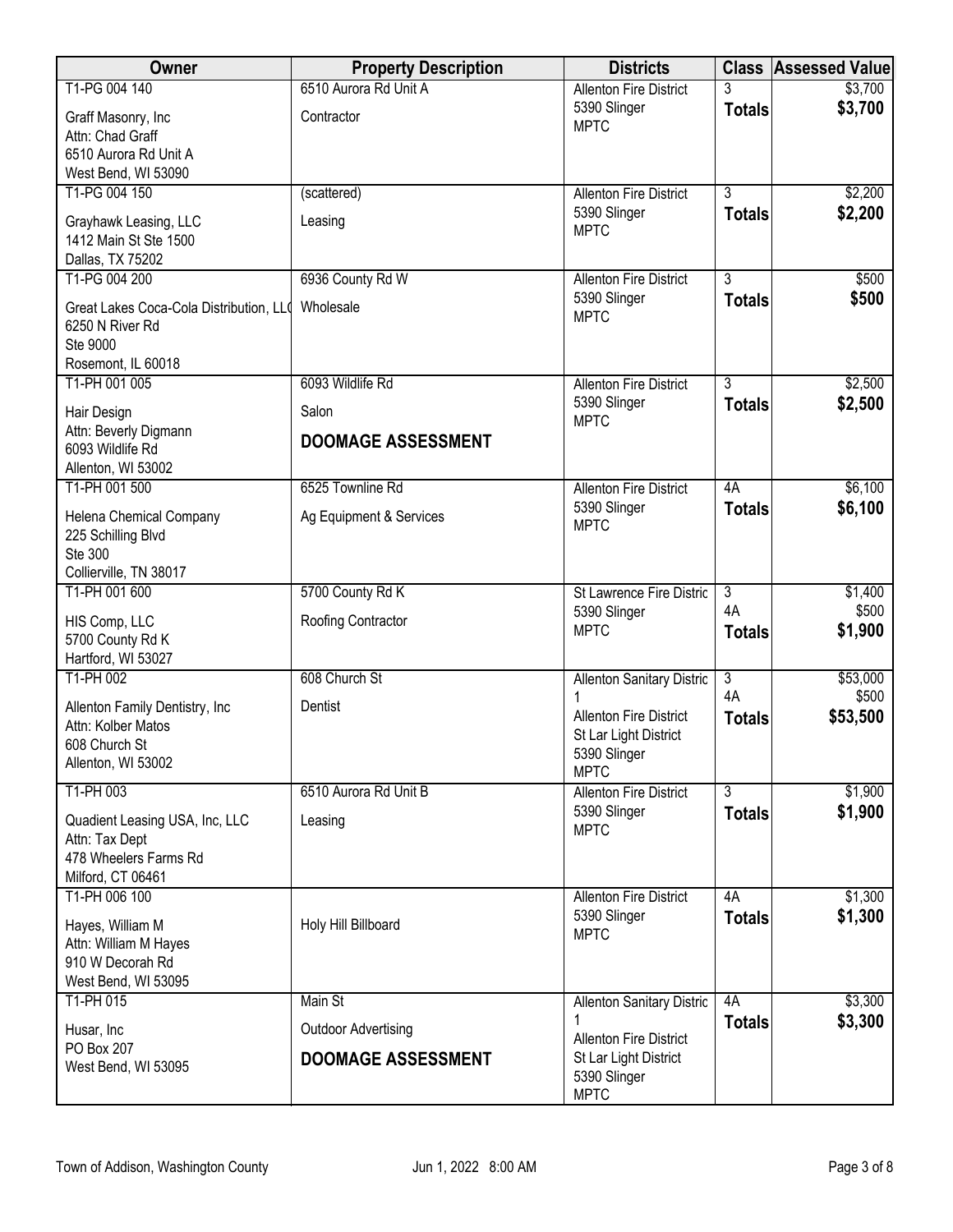| Owner                                                    | <b>Property Description</b> | <b>Districts</b>                               |                      | <b>Class Assessed Value</b> |
|----------------------------------------------------------|-----------------------------|------------------------------------------------|----------------------|-----------------------------|
| T1-PJ 060                                                | 6150 W Linden Dr            | <b>Allenton Fire District</b>                  | 3                    | \$500                       |
| James L Johnson, CPA                                     | Accounting                  | 5390 Slinger<br><b>MPTC</b>                    | <b>Totals</b>        | \$500                       |
| Attn: James L Johnson                                    |                             |                                                |                      |                             |
| 6150 W Linden Dr<br>West Bend, WI 53095                  |                             |                                                |                      |                             |
| T1-PJ 070                                                | 7005 State Highway 175      | <b>Allenton Fire District</b>                  | $\overline{3}$       | \$23,400                    |
| Johan Clicks, LLC                                        | <b>Wedding Chapel</b>       | 5390 Slinger                                   | 4A                   | \$200                       |
| d.b.a. Garden Wedding Center                             |                             | <b>MPTC</b>                                    | <b>Totals</b>        | \$23,600                    |
| 7005 State Highway 175                                   |                             |                                                |                      |                             |
| Allenton, WI 53002<br>T1-PK 003                          | 6510 Aurora Rd Unit G       | <b>Allenton Fire District</b>                  | $\overline{3}$       | \$3,200                     |
|                                                          |                             | 5390 Slinger                                   | <b>Totals</b>        | \$3,200                     |
| Kaye's Trucks and Parts, LLC<br>Attn: Eric & Joshua Kaye | <b>Truck Repair</b>         | <b>MPTC</b>                                    |                      |                             |
| 6510 Aurora Rd Unit G                                    |                             |                                                |                      |                             |
| West Bend, WI 53090-9412                                 |                             |                                                |                      |                             |
| T1-PK 012                                                | 439 Railroad St             | <b>Allenton Sanitary Distric</b>               | 4A                   | \$200                       |
| Riveredge Laundry                                        | Laundromat                  | <b>Allenton Fire District</b>                  | <b>Totals</b>        | \$200                       |
| Attn: Joseph Zwirlein<br>4367 Schuster Dr                |                             | St Lar Light District                          |                      |                             |
| West Bend, WI 53090                                      |                             | 5390 Slinger                                   |                      |                             |
| T1-PK 012 005                                            | 5720 County Rd K            | <b>MPTC</b><br><b>St Lawrence Fire Distric</b> | 3                    | \$9,300                     |
|                                                          |                             | 5390 Slinger                                   | <b>Totals</b>        | \$9,300                     |
| Krebs Trucking, LLC<br>Attn: Randy Krebs                 | Trucking                    | <b>MPTC</b>                                    |                      |                             |
| 5720 Cty Rd K                                            | <b>DOOMAGE ASSESSMENT</b>   |                                                |                      |                             |
| Hartford, WI 53027                                       |                             |                                                |                      |                             |
| T1-PK 014                                                | 6487 State Highway 175      | <b>Allenton Fire District</b><br>5390 Slinger  | $\overline{3}$<br>4A | \$56,100<br>\$5,300         |
| Kreilkamp Trucking, Inc<br>PO Box 268                    | Transportation              | <b>MPTC</b>                                    | <b>Totals</b>        | \$61,400                    |
| Allenton, WI 53002                                       |                             |                                                |                      |                             |
| T1-PL 000 020                                            | 6510 Aurora Rd Unit B       | <b>Allenton Fire District</b>                  | $\overline{3}$       | \$22,700                    |
| Lakeside International Trucks, LLC                       | <b>Truck Repair</b>         | 5390 Slinger                                   | 4A                   | \$900                       |
| 11000 W Silver Spring Rd                                 |                             | <b>MPTC</b>                                    | <b>Totals</b>        | \$23,600                    |
| Milwaukee, WI 53225                                      |                             |                                                |                      |                             |
| T1-PL 000 030                                            | (scattered)                 | <b>Allenton Fire District</b><br>5390 Slinger  | 4A<br><b>Totals</b>  | \$24,200<br>\$24,200        |
| Lamar Advertising Of Milwaukee, Inc<br>PO Box 66338      | <b>Outdoor Advertising</b>  | <b>MPTC</b>                                    |                      |                             |
| Baton Rouge, LA 70896                                    |                             |                                                |                      |                             |
| T1-PL 001 100                                            | 4900 State Highway 175      | St Lawrence Fire Distric                       | $\overline{3}$       | \$2,200                     |
| Little Red Inn, Inc                                      | Restaurant                  | St Lar Light District                          | 4A                   | \$100                       |
| Attn: Kenneth Kenney                                     | <b>DOOMAGE ASSESSMENT</b>   | 5390 Slinger<br><b>MPTC</b>                    | <b>Totals</b>        | \$2,300                     |
| 6829 Druid Lake Rd                                       |                             |                                                |                      |                             |
| Hartford, WI 53027<br>T1-PL 001 200                      | 5714 Black Walnut Dr        | <b>St Lawrence Fire Distric</b>                | $\overline{3}$       | \$22,300                    |
| Loose Parts, LLC                                         | Retail                      | 5390 Slinger                                   | 4A                   | \$1,500                     |
| 5714 Black Walnut Dr                                     |                             | <b>MPTC</b>                                    | <b>Totals</b>        | \$23,800                    |
| Harlford, WI 53027                                       |                             |                                                |                      |                             |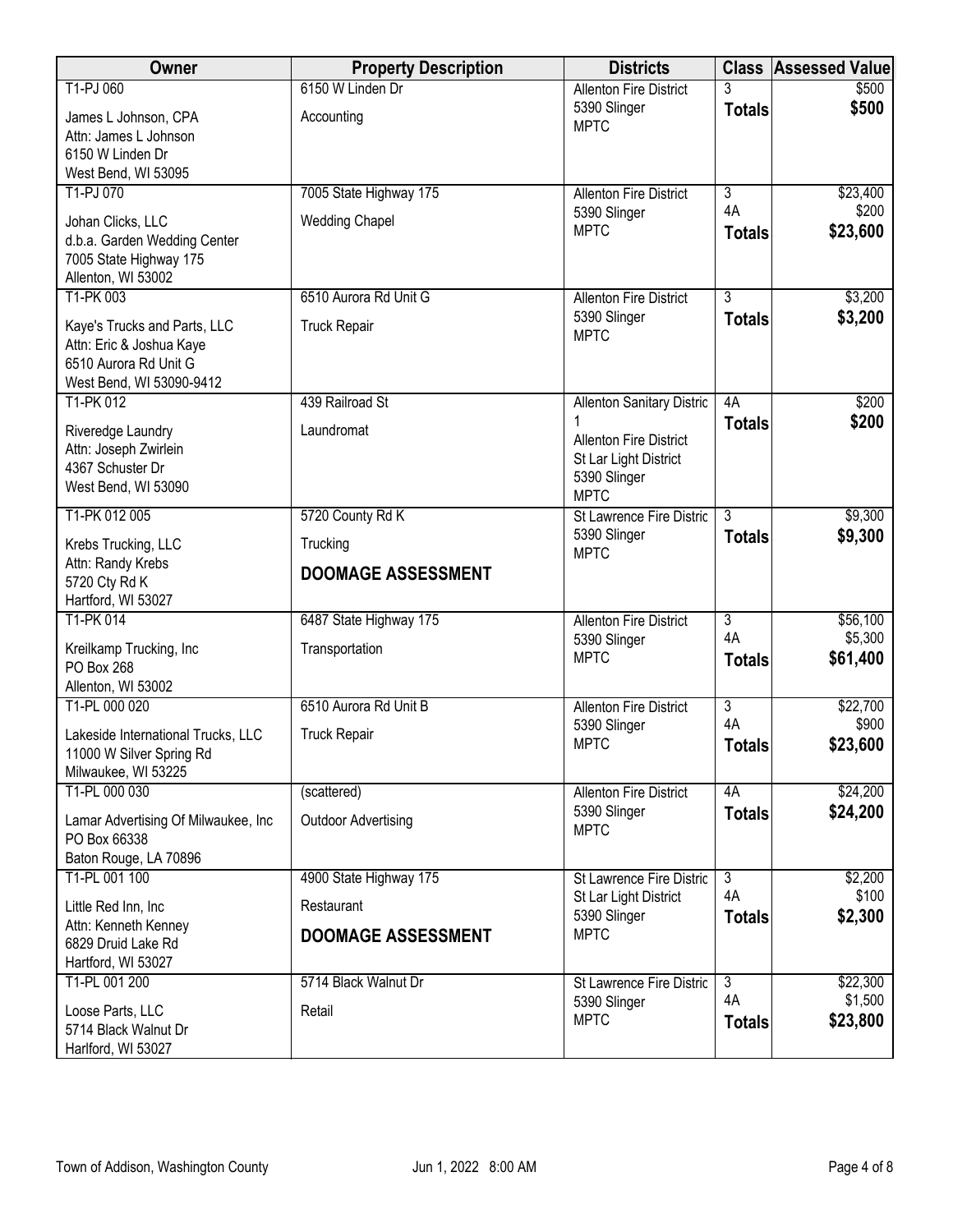| Owner                                                 | <b>Property Description</b> | <b>Districts</b>                              |                                            | <b>Class Assessed Value</b> |
|-------------------------------------------------------|-----------------------------|-----------------------------------------------|--------------------------------------------|-----------------------------|
| T1-PL 003 005                                         | Main St                     | <b>Allenton Sanitary Distric</b>              | $\overline{AB}$                            | \$5,000                     |
| Herriges, Dale                                        | Building on Leased Land     | <b>Allenton Fire District</b>                 | <b>Totals</b>                              | \$5,000                     |
| Attn: Dale Herriges                                   |                             | St Lar Light District                         |                                            |                             |
| 408 Main St<br>Allenton, WI 53002                     |                             | 5390 Slinger                                  |                                            |                             |
|                                                       |                             | <b>MPTC</b>                                   |                                            |                             |
| T1-PM 002 005                                         | 5709 State Highway 33       | <b>Allenton Fire District</b><br>5390 Slinger | $\overline{3}$<br>4A                       | \$1,500<br>\$500            |
| H & L Coachwork, Inc                                  | Auto Repair                 | <b>MPTC</b>                                   | <b>Totals</b>                              | \$2,000                     |
| 5709 State Hwy 33<br>Allenton, WI 53002-0416          |                             |                                               |                                            |                             |
| T1-PM 002 006 001                                     | 5765 Wildlife Rd            | <b>Allenton Fire District</b>                 | 4A                                         | \$200                       |
| Midwest Muscle Car Restoration, LLC                   | Restoration                 | 5390 Slinger                                  | <b>Totals</b>                              | \$200                       |
| Attn: Karl Kreis                                      |                             | <b>MPTC</b>                                   |                                            |                             |
| 6029 Sand Dr                                          |                             |                                               |                                            |                             |
| West Bend, WI 53095                                   |                             |                                               |                                            |                             |
| T1-PM 003                                             | 5480 Mile Rd                | <b>Allenton Fire District</b>                 | $\overline{3}$<br>4B                       | \$1,300<br>\$17,200         |
| Milwaukee Repeater Service, Inc                       | Communications              | 5390 Slinger<br><b>MPTC</b>                   | <b>Totals</b>                              | \$18,500                    |
| Attn: Jack Warden                                     |                             |                                               |                                            |                             |
| 2701 S 92nd St<br>West Allis, WI 53227                |                             |                                               |                                            |                             |
| T1-PM 005                                             | 751 Church St Unit A        | <b>Allenton Sanitary Distric</b>              | $\overline{3}$                             | \$1,900                     |
| Modern Woodman of America                             | Investments                 |                                               | <b>Totals</b>                              | \$1,900                     |
| 751 Church St Ste A                                   |                             | <b>Allenton Fire District</b>                 |                                            |                             |
| Allenton, WI 53002                                    |                             | St Lar Light District<br>5390 Slinger         |                                            |                             |
|                                                       |                             | <b>MPTC</b>                                   |                                            |                             |
| T1-PN 002 100                                         | 5905 Wildlife Rd            | <b>Allenton Fire District</b>                 | 4A                                         | \$100                       |
| Retzlaff Trucking, LLC                                | Trucking                    | 5390 Slinger                                  | <b>Totals</b>                              | \$100                       |
| Attn: Arthur Retzlaff                                 |                             | <b>MPTC</b>                                   |                                            |                             |
| 5905 Wildlife Rd                                      |                             |                                               |                                            |                             |
| Allenton, WI 53002<br>T1-PN 010                       | 6278 Blueberry Rd           | Allenton Sanitary Distric                     | $\overline{3}$                             | \$5,200                     |
|                                                       |                             | 1                                             | 4A                                         | \$200                       |
| National Exchange Bank & Trust, Inc<br>Attn: Tax Dept | <b>Commercial Banking</b>   | <b>Allenton Fire District</b>                 | <b>Totals</b>                              | \$5,400                     |
| PO Box 988                                            |                             | St Lar Light District                         |                                            |                             |
| Fond Du Lac, WI 54936-0988                            |                             | 5390 Slinger<br><b>MPTC</b>                   |                                            |                             |
| T1-PN 020                                             | 4925 Krebs Dr Unit 1        | St Lawrence Fire Distric                      | $\overline{3}$                             | \$38,000                    |
| Northern Safety Company                               | Distribution                | 5390 Slinger                                  | <b>Totals</b>                              | \$38,000                    |
| PO Box 4250                                           | <b>DOOMAGE ASSESSMENT</b>   | <b>MPTC</b>                                   |                                            |                             |
| Utica, NY 13504-4250                                  |                             |                                               |                                            |                             |
| T1-PN 045                                             | 6510 Aurora Rd Unit B       | <b>Allenton Fire District</b><br>5390 Slinger | $\overline{\overline{3}}$<br><b>Totals</b> | \$200<br>\$200              |
| Quadient, Inc.                                        | Leasing                     | <b>MPTC</b>                                   |                                            |                             |
| Attn: Tax Dept<br>478 Wheelers Farms Rd               |                             |                                               |                                            |                             |
| Milford, CT 06461                                     |                             |                                               |                                            |                             |
| T1-PO 003                                             | 5691 Wildlife Rd            | <b>Allenton Fire District</b>                 | $\overline{3}$                             | \$500                       |
| Obermeyers 41 Auto Body                               | Auto Repair                 | 5390 Slinger                                  | <b>Totals</b>                              | \$500                       |
| Attn: Ross Obermeyer                                  | <b>DOOMAGE ASSESSMENT</b>   | <b>MPTC</b>                                   |                                            |                             |
| PO Box 511                                            |                             |                                               |                                            |                             |
| Allenton, WI 53002                                    |                             |                                               |                                            |                             |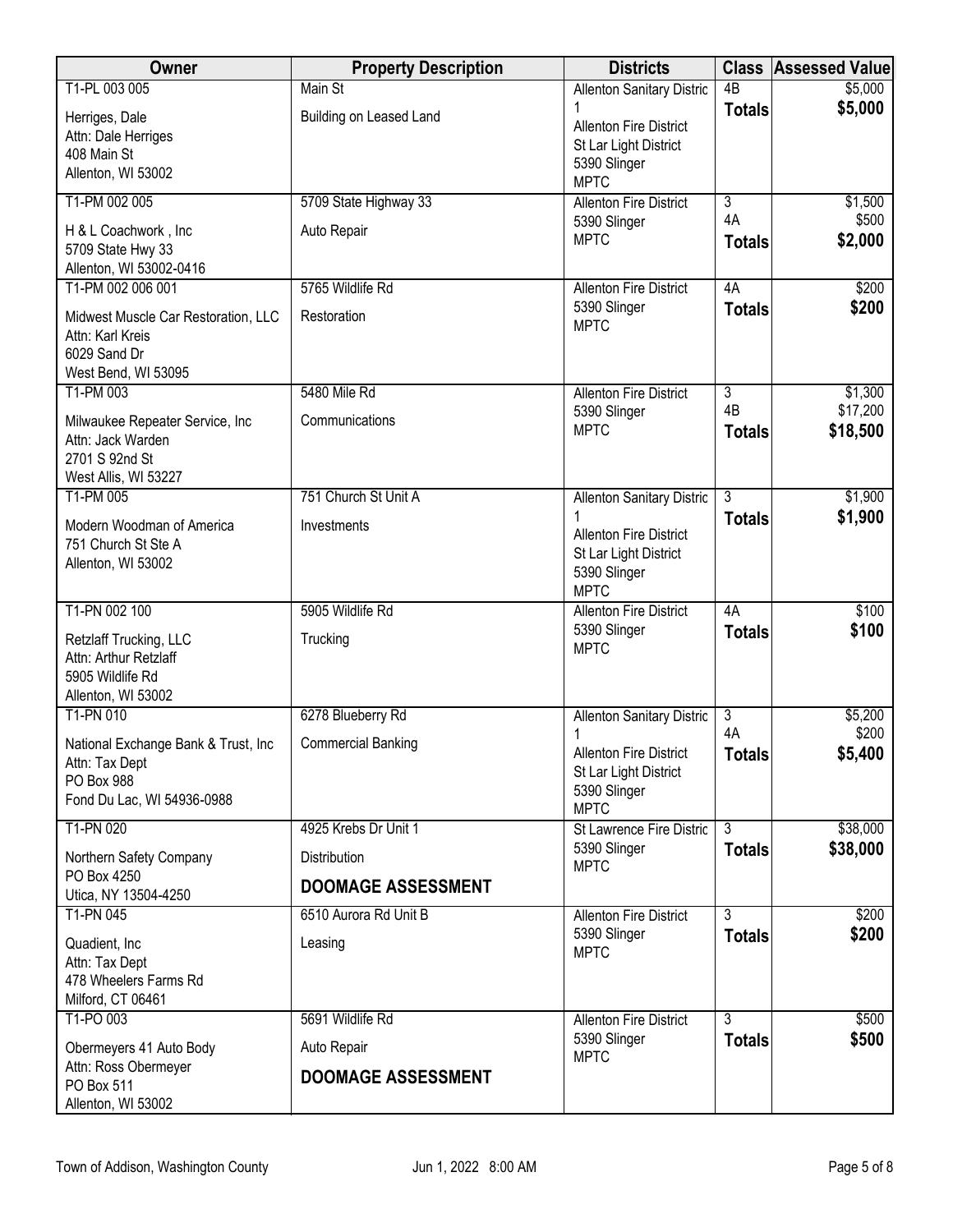| Owner                                                    | <b>Property Description</b> | <b>Districts</b>                                       | <b>Class</b>                    | <b>Assessed Value</b> |
|----------------------------------------------------------|-----------------------------|--------------------------------------------------------|---------------------------------|-----------------------|
| T1-PP 001 000 090                                        | 405 Main St                 | Allenton Sanitary Distric                              | 3<br>4A                         | \$1,600<br>\$500      |
| The Paw Patch                                            | Pet Grooming                | <b>Allenton Fire District</b>                          | <b>Totals</b>                   | \$2,100               |
| PO Box 281<br>6400 Crooked Rd                            |                             | St Lar Light District                                  |                                 |                       |
| Allenton, WI 53002                                       |                             | 5390 Slinger<br><b>MPTC</b>                            |                                 |                       |
| T1-PP 002 500                                            | 6711 County Rd W            | <b>Allenton Fire District</b>                          | $\overline{3}$                  | \$15,700              |
| Phantom Fireworks, Inc.                                  | <b>Firework Sales</b>       | 5390 Slinger                                           | 4A                              | \$1,100               |
| Attn: BJ Alan Company                                    |                             | <b>MPTC</b>                                            | <b>Totals</b>                   | \$16,800              |
| 2445 Belmont Ave                                         |                             |                                                        |                                 |                       |
| Youngstown, OH 44505<br>T1-PP 002 525                    | 5711 Black Walnut Dr        | St Lawrence Fire Distric                               | $\overline{3}$                  | \$1,000               |
| PH Konrath Painting, LLC                                 | Contractor                  | 5390 Slinger                                           | 4A                              | \$0                   |
| 6690 Alpine Dr                                           |                             | <b>MPTC</b>                                            | <b>Totals</b>                   | \$1,000               |
| West Bend, WI 53090                                      |                             |                                                        |                                 |                       |
| T1-PP 003 000                                            | 5958 State Highway 33       | <b>Allenton Fire District</b>                          | 4A                              | \$28,400              |
| Pinnacle Towers Asset Holding, LLC                       | Tower                       | 5390 Slinger<br><b>MPTC</b>                            | <b>Totals</b>                   | \$28,400              |
| Pmb 353<br>4017 Washington Rd                            |                             |                                                        |                                 |                       |
| McMurray, PA 15317                                       |                             |                                                        |                                 |                       |
| T1-PP 005 997                                            | 523 Main St                 | Allenton Sanitary Distric                              | 3                               | \$2,200               |
| Pitney Bowes Global Financial Services                   | Leasing                     | <b>Allenton Fire District</b>                          | <b>Totals</b>                   | \$2,200               |
| <b>LLC</b><br>5310 Cypress Center Dr #110                |                             | St Lar Light District                                  |                                 |                       |
| Tampa, FL 33609                                          |                             | 5390 Slinger<br><b>MPTC</b>                            |                                 |                       |
| T1-PP 005 999                                            | 5720 County Rd K            | <b>St Lawrence Fire Distric</b>                        | 3                               | \$500                 |
| Pitney Bowes Global Financial Services                   | Leasing                     | 5390 Slinger                                           | <b>Totals</b>                   | \$500                 |
| LLC                                                      |                             | <b>MPTC</b>                                            |                                 |                       |
| 5310 Cypress Center Dr #110                              |                             |                                                        |                                 |                       |
| Tampa, FL 33609<br>T1-PP 006                             | 7201 Ohio Rd                | <b>Allenton Fire District</b>                          | 3                               | \$500                 |
| Power Graphics, LLC                                      | <b>Graphic Services</b>     | 5390 Slinger                                           | <b>Totals</b>                   | \$500                 |
| Attn: Dana Melzer                                        | <b>DOOMAGE ASSESSMENT</b>   | <b>MPTC</b>                                            |                                 |                       |
| 7201 Ohio Rd<br>Allenton, WI 53002                       |                             |                                                        |                                 |                       |
| T1-PR 012                                                | 523 Main St                 | Allenton Sanitary Distric                              | $\overline{3}$                  | \$17,700              |
| Romie's Service, Inc                                     | C Store                     |                                                        | <b>Totals</b>                   | \$17,700              |
| PO Box 104                                               | <b>DOOMAGE ASSESSMENT</b>   | <b>Allenton Fire District</b><br>St Lar Light District |                                 |                       |
| Allenton, WI 53002                                       |                             | 5390 Slinger                                           |                                 |                       |
|                                                          |                             | <b>MPTC</b>                                            |                                 |                       |
| T1-PR 013                                                | 751 Church St Unit D        | Allenton Sanitary Distric                              | $\overline{3}$<br><b>Totals</b> | \$2,100<br>\$2,100    |
| Royal Court Martial Arts Academy, Inc<br>263 Hartford Rd | <b>Martial Arts</b>         | <b>Allenton Fire District</b>                          |                                 |                       |
| Slinger, WI 53086                                        | <b>DOOMAGE ASSESSMENT</b>   | St Lar Light District                                  |                                 |                       |
|                                                          |                             | 5390 Slinger<br><b>MPTC</b>                            |                                 |                       |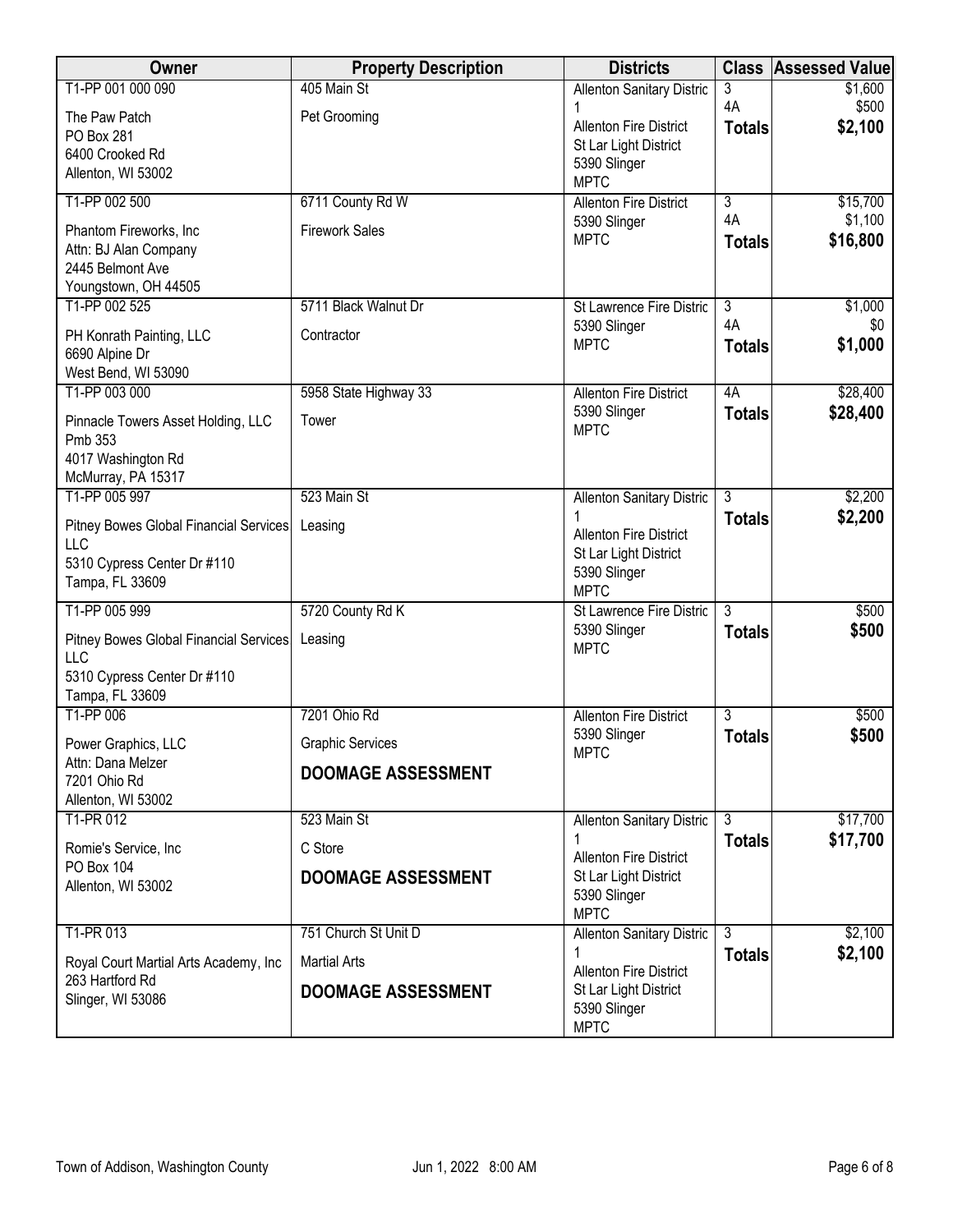| Owner                                         | <b>Property Description</b> | <b>Districts</b>                         |                                 | <b>Class Assessed Value</b> |
|-----------------------------------------------|-----------------------------|------------------------------------------|---------------------------------|-----------------------------|
| T1-PS 013 025                                 | 750 Church St               | <b>Allenton Sanitary Distric</b>         |                                 | \$34,400                    |
| B & K Real Estate Allenton, LLC               | C Store                     | <b>Allenton Fire District</b>            | <b>Totals</b>                   | \$34,400                    |
| 3640 W Pilgram Rd                             | <b>DOOMAGE ASSESSMENT</b>   | St Lar Light District                    |                                 |                             |
| Brookfield, WI 53005                          |                             | 5390 Slinger                             |                                 |                             |
|                                               |                             | <b>MPTC</b>                              |                                 |                             |
| T1-PS 014 800                                 | 6830 Crooked Rd             | St Lawrence Fire Distric<br>5390 Slinger | $\overline{3}$<br>4A            | \$1,700<br>\$200            |
| Soxx Lawn & Maint/Snow Plow, LLC              | Lawn Maint/Snow Plow        | <b>MPTC</b>                              | <b>Totals</b>                   | \$1,900                     |
| Attn: Kent Ehrensberger<br>6830 Crooked Rd    |                             |                                          |                                 |                             |
| Hartford, WI 53027                            |                             |                                          |                                 |                             |
| T1-PS 014 900                                 | 5380 St Anthony Rd          | <b>Allenton Fire District</b>            | 4A                              | \$35,900                    |
| Spectrasite Communications, Inc               | Tower                       | 5390 Slinger                             | <b>Totals</b>                   | \$35,900                    |
| PO Box 723597                                 |                             | <b>MPTC</b>                              |                                 |                             |
| Atlanta, GA 31139-0431                        |                             |                                          |                                 |                             |
| T1-PS 018                                     | 5260 Aurora Rd              | St Lawrence Fire Distric<br>5390 Slinger | $\overline{3}$<br><b>Totals</b> | \$57,700<br>\$57,700        |
| M J Stevens Pub & Restaurant, LLC, Ind        | Bar & Grill                 | <b>MPTC</b>                              |                                 |                             |
| Attn: SAC Corp, Scott Kraus<br>5260 Aurora Rd | <b>DOOMAGE ASSESSMENT</b>   |                                          |                                 |                             |
| Hartford, WI 53027                            |                             |                                          |                                 |                             |
| T1-PS 024                                     | 4903 County Rd U            | Hartford/Addison                         | 3                               | \$800                       |
| Sterman Services, LLC                         | Landscaping                 | drainage<br>St Lawrence Fire Distric     | <b>Totals</b>                   | \$800                       |
| 4903 County Rd U                              | <b>DOOMAGE ASSESSMENT</b>   | Union HS 2436                            |                                 |                             |
| Hartford, WI 53027                            |                             | 2443 Hartford J1                         |                                 |                             |
|                                               |                             | <b>MPTC</b>                              |                                 |                             |
| T1-PS 025                                     | 751 Church St Unit 1        | <b>Allenton Sanitary Distric</b>         | 3                               | \$6,300<br>\$6,300          |
| Stube, LLC                                    | Restaurant                  | <b>Allenton Fire District</b>            | <b>Totals</b>                   |                             |
| 751 Church St Ste I<br>Allenton, WI 53002     | <b>DOOMAGE ASSESSMENT</b>   | St Lar Light District                    |                                 |                             |
|                                               |                             | 5390 Slinger<br><b>MPTC</b>              |                                 |                             |
| T1-PS 065                                     | 751 Church St Unit B        | <b>Allenton Sanitary Distric</b>         | $\overline{3}$                  | \$10,000                    |
|                                               |                             | 1                                        | 4A                              | \$4,700                     |
| Subway, Inc<br>Attn: Amanda Frey              | Restaurant                  | <b>Allenton Fire District</b>            | <b>Totals</b>                   | \$14,700                    |
| 5258 Cherokee Ct                              |                             | St Lar Light District<br>5390 Slinger    |                                 |                             |
| Hartford, WI 53027                            |                             | <b>MPTC</b>                              |                                 |                             |
| T1-PT 040                                     | 5744 Black Walnut Dr        | St Lawrence Fire Distric                 | $\overline{3}$                  | \$8,200                     |
| Town & Country Lawn Services, LLC             | Landscaping                 | 5390 Slinger                             | 4A                              | \$200                       |
| Attn: Ryan Kuhn                               |                             | <b>MPTC</b>                              | <b>Totals</b>                   | \$8,400                     |
| 5744 Black Walnut Dr                          |                             |                                          |                                 |                             |
| Hartford, WI 53027<br>T1-PU 600               | 5480 Mile Rd                | <b>Allenton Fire District</b>            | $\overline{3}$                  | \$1,500                     |
|                                               |                             | 5390 Slinger                             | <b>Totals</b>                   | \$1,500                     |
| Spok, Inc<br>PO Box 330489                    | Services                    | <b>MPTC</b>                              |                                 |                             |
| Nashville, TN 37203                           |                             |                                          |                                 |                             |
| T1-PW 001 000                                 | 5260 Aurora Rd              | St Lawrence Fire Distric                 | $\overline{3}$                  | \$2,600                     |
| Wabasha Leasing, LLC                          | Leasing                     | 5390 Slinger<br><b>MPTC</b>              | <b>Totals</b>                   | \$2,600                     |
| PO Box 80615                                  | <b>DOOMAGE ASSESSMENT</b>   |                                          |                                 |                             |
| Indianapolis, IN 46280                        |                             |                                          |                                 |                             |